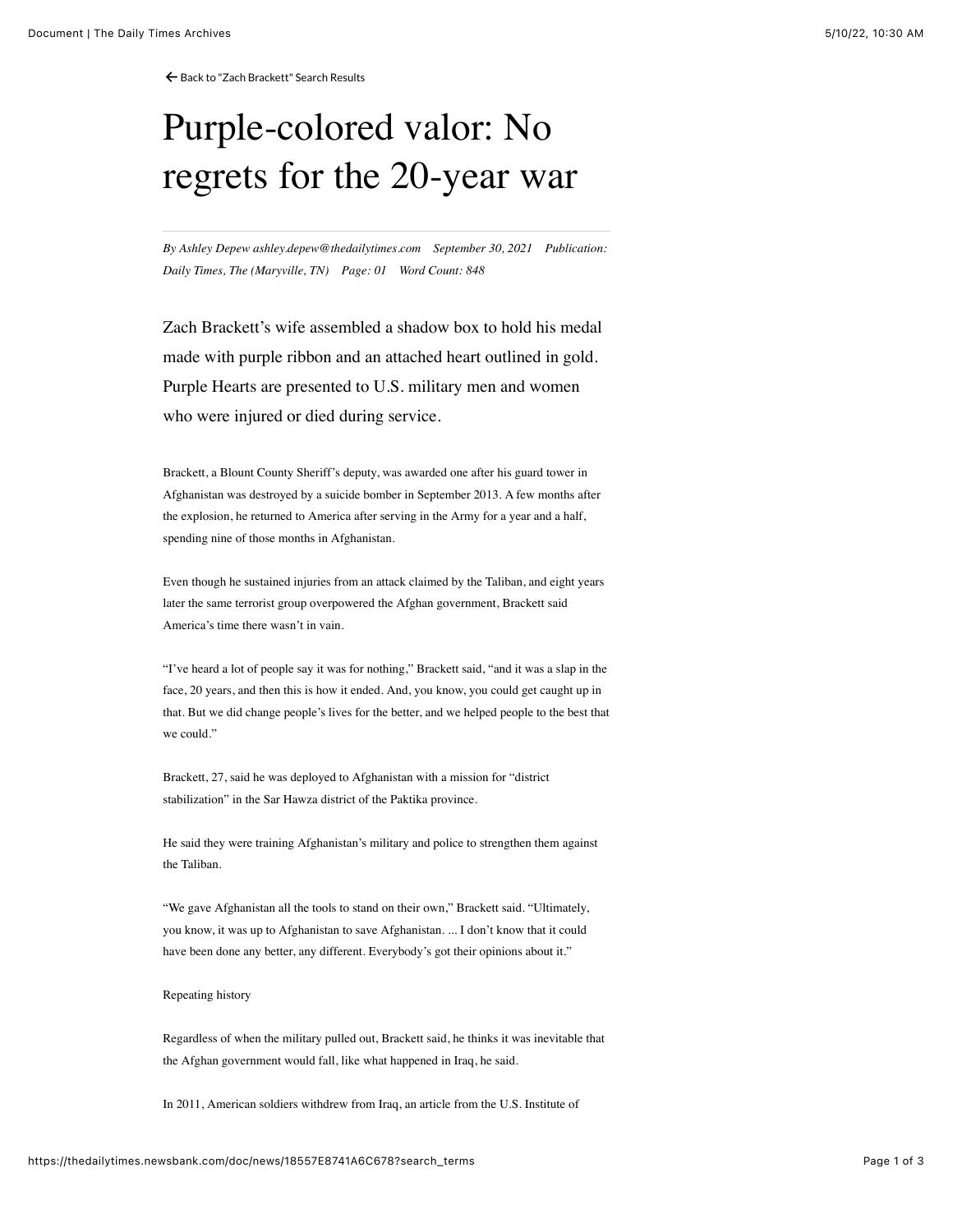Peace states, with the understanding that the Iraqi government would close the partisan divide that led to the growth of ISIS. Their government didn't effectively follow through, it stated, and by September 2013, ISIS had taken over two major cities in Iraq and continued to expand their control.

American soldiers were deployed to Iraq again by September 2014 to assist the Iraqi Army against ISIS.

Near the time ISIS started gaining more power in Iraq, a suicide car bomber blew up Brackett's guard tower in Sar Hawza, Afghanistan, on Sept. 13, 2013.

Reporting from CNN said that on the same day, multiple attacks were launched across Afghanistan - one in Paktika, where Brackett was, and another at the U.S. consulate in Herat, 400 miles away.

In Herat, CNN said, seven Taliban members fired assault rifles from two vehicles. All seven attackers were killed, along with three Afghan civilians, two Afghan police officers and one Afghan security guard. Twenty others were injured.

In Paktika, CNN said, dozens of Afghans died in the suicide bombing. The U.S. avoided - barely - suffering any casualties.

## Surviving the bombing

"By the mercy of God, I'm still here, because I was the worst one," Brackett said. "There was 1,000 ways I should have died and none that I should've lived. But somehow I did."

Two days before the attack, he said, they were on lockdown, expecting the enemy to make a statement on Sept. 11. It was quiet for the four months he had been stationed there.

"Turned out they were watching us and seeing that we'd beefed up the security," Brackett said. "So, they waited for two days and then hit us."

The explosion was about 40 meters away from his guard tower and blew him off his feet and to the back of the building, about 10 feet to the ground, where he landed on his back.

"There for a solid 30 seconds," Brackett said, "I thought I'd like, legitimately thought, I'd died."

He remembers the mushroom cloud of dirt, not really being able to hear for three days and that birds within a quarter-mile radius dropped dead from the explosion.

A large piece of shrapnel punctured Brackett's right calf, a smaller piece through his nose and another just barely under his left eye. Six of his vertebrae were damaged. He said he walked a little more than half a football field after the explosion, on pure adrenaline, to get back to the base.

After spending time in the hospital healing, he went back to another base in Afghanistan